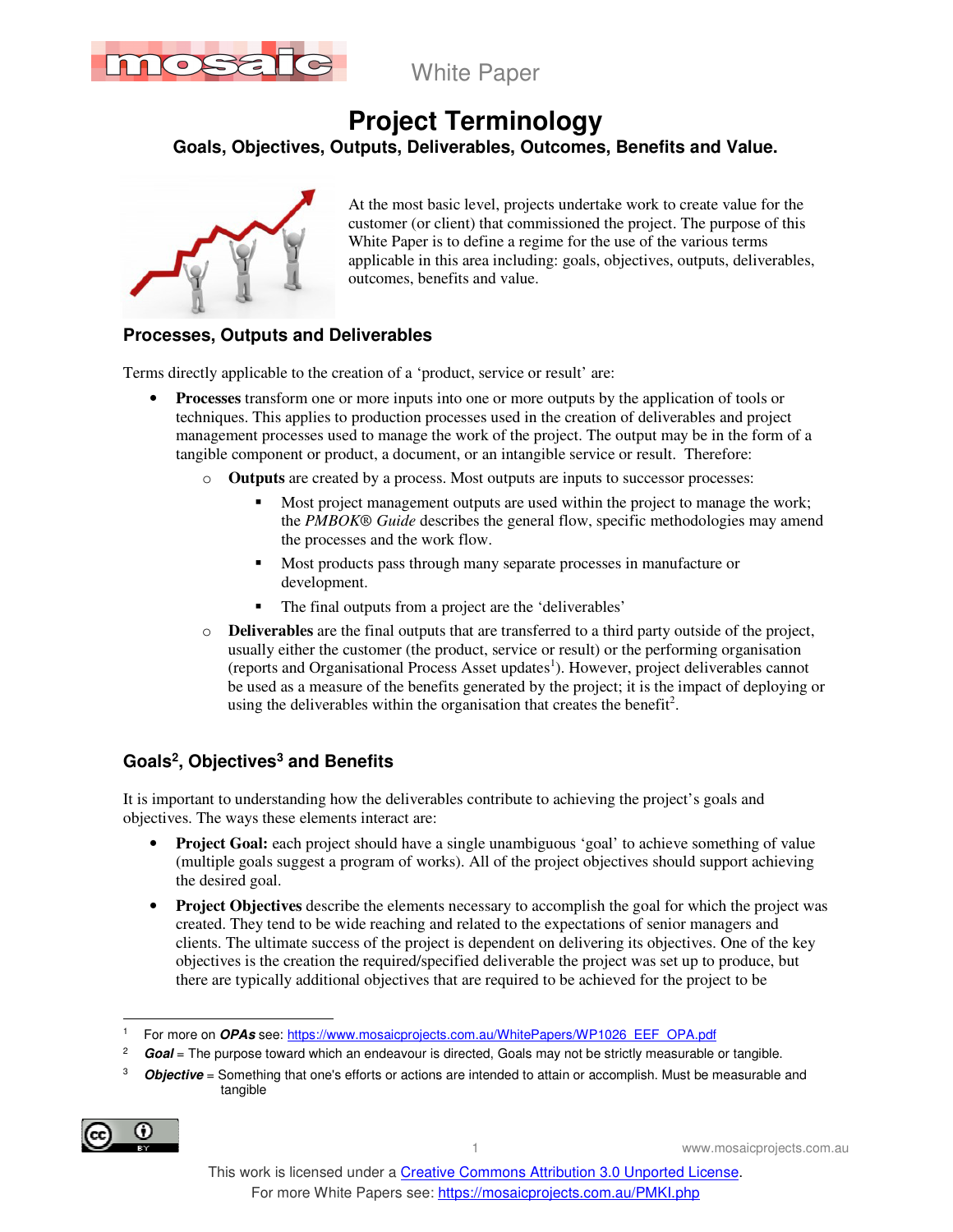## White Paper

considered successful. The realisation of the benefits this enabled by the accomplishment of the objectives will usually occur sometime after the project has finished.

Objectives fall into two broad categories:

MOSE

- o Objectives focused around facilitating the realisation of the benefits the project was created to enable. Projects rarely deliver benefits directly<sup>4</sup> but need to be aware of the organisation's measures of success to ensure the project deliverables are 'fit for purpose'.
- o Objectives linking the work of the project to the organisation's ability to successfully achieve its defined objectives these vary and may include achieving targets related to sustainability, diversity, safety, innovation, etc.
- **Project Management Objectives** are the direct responsibility of the project manager. He or she should be assigned the authority, responsibility and necessary resources to achieve the objectives defined in the Project Charter.

Project Management objectives also fall into two broad categories:

- o Objectives that are achieved by undertaking the project work in an appropriate way. These include objectives such as safety, sustainability, workforce development and stakeholder management.
- o Objectives that are achieved as a consequence of successfully completing the work of the project. These include:
	- $\blacksquare$  Enhancements to the Organisational Process Assets (OPAs<sup>1</sup>) of the performing organisation; ie, internal deliverables such as 'lessons learned<sup>5</sup>'.
	- The deliverables transferred to the customer to meet the requirements defined in the project's scope statement.

The successful delivery of 'deliverables' includes both achieving the specified technical requirements such as time, cost and scope; plus satisfying the key stakeholder's expectations<sup>6</sup> and requirements<sup>7</sup> such as value and usefulness<sup>8</sup>.

Benefits realisation is usually outside of the objectives that can reasonably be assigned to the Project Manager. The flow from output, to outcome, to the realisation of benefits is described in *WP1023 Benefits and Value<sup>2</sup>* . In summary:

- The project's outputs are used by the organisation's management to create outcomes. This may be done by the Program management or functional (line) management depending on who the project's customer is. The 'outcome' is the change caused by the effect of integrating the new 'deliverable' into the existing systems or operations of the organisation.
- If the outcomes have the anticipated effect (eg, improved operational efficiencies), the planned benefits are realised.

An example for a project to developing a new retail shop:

- The **output** from the project to build the shop as a fitted out facility.
- The **outcome** from the staffing and stocking of the shop is a shop selling goods to customers.

<sup>8</sup> For more on **stakeholder expectations and success criteria** see: https://mosaicprojects.wordpress.com/2017/07/04/defining-project-success-using-project-success-criteria/



2 www.mosaicprojects.com.au

 4 WP1023 **Benefits and Value**: https://www.mosaicprojects.com.au/WhitePapers/WP1023\_Benefits\_and\_Value.pdf

<sup>5</sup> See: https://www.mosaicprojects.com.au/WhitePapers/WP1004\_Lessons\_Learned.pdf

<sup>&</sup>lt;sup>6</sup> For more on *stakeholder management* see: https://mosaicprojects.com.au/PMKI-TPI-075.php

<sup>7</sup> For more on **defining requirements** see: https://www.mosaicprojects.com.au/WhitePapers/WP1071\_Requirements.pdf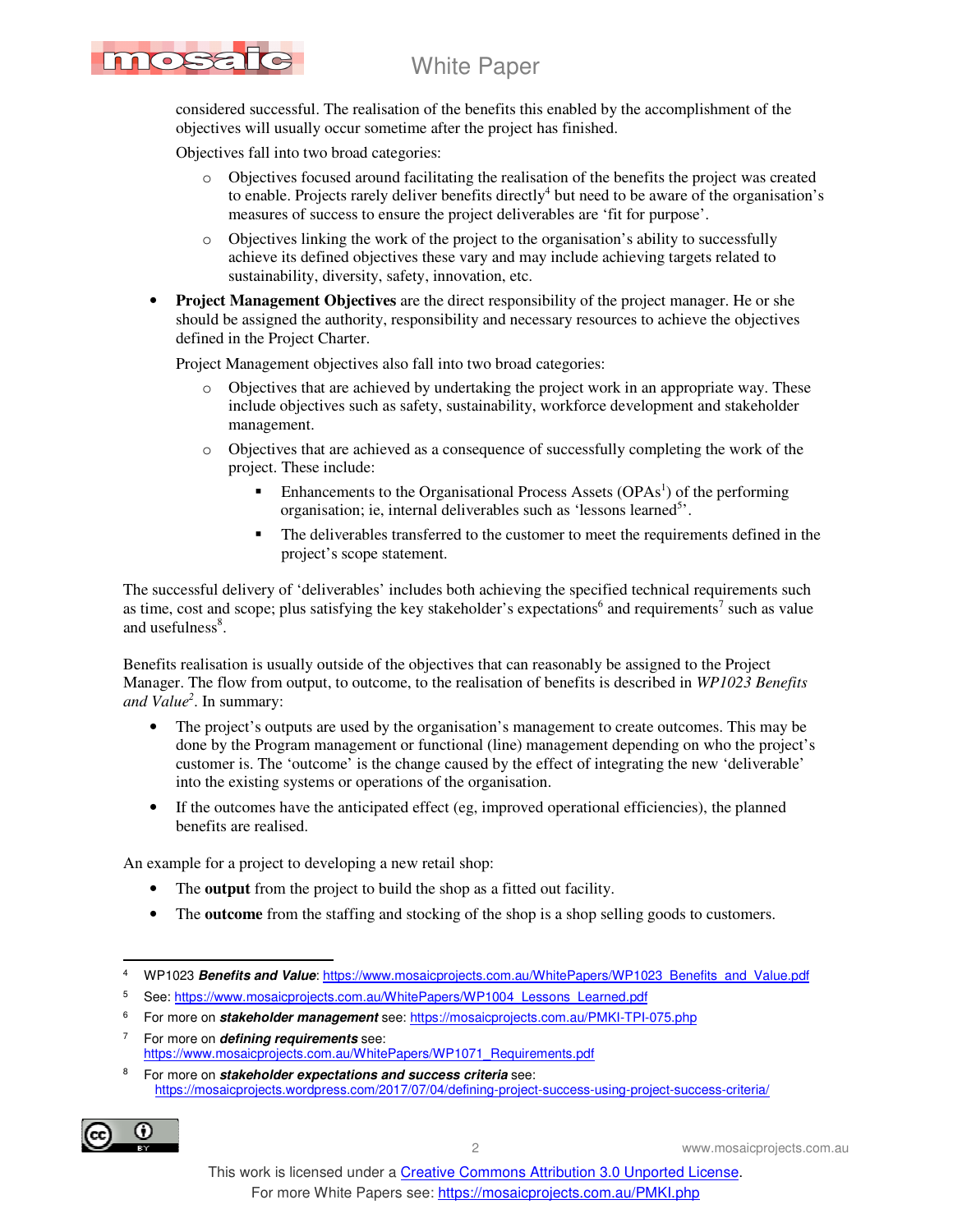## White Paper



- The **benefit realised** from the operation of the shop is the monthly profits from sales.
- The **value** created by the new business is its potential 'sale price' which is usually calculated as a multiple of the annual earnings (typically somewhere between 5 and 12 times the annual profit).

Therefore, whilst the project team cannot deliver the benefits, they are responsible for making sure to the best of their ability, what they deliver is what is needed to facilitate the organisation (or client) in achieving its overall objectives<sup>9</sup>. The concept of the project as a *value co-creation process* links the project to its client and emphasises the need for the stakeholders to work together to create value. This idea incorporates the concept of organisational change and recognises that the concept of value can reach beyond simple tangible measures. Simply focusing on narrow technical achievements such as being 'on time' may be detrimental to the overall objective of the organisation achieving the desired benefits.

The UK Office for Government Commerce (OGC) produced the following table that defines the key differences between outputs (deliverables), outcomes and benefits:

| <b>Deliverables</b>                                                                                                                | Outcomes                                                                                                                                                      | <b>Benefits</b>                                                                                                                                    |
|------------------------------------------------------------------------------------------------------------------------------------|---------------------------------------------------------------------------------------------------------------------------------------------------------------|----------------------------------------------------------------------------------------------------------------------------------------------------|
| Enable a new outcome in part of<br>the operational organisation.                                                                   | Are the desired operational result.                                                                                                                           | Are the measurement of an outcome or a<br>part of an outcome. An end benefit is a<br>direct contribution to a strategic objective.                 |
| Describe a feature.                                                                                                                | Describe part or new organisational<br>state.                                                                                                                 | Describe an advantage accruing from the<br>outcome.                                                                                                |
| Answer at least in part the<br>fundamental question: What new<br>or different things will we need to<br>realise beneficial change? | Answer the question: What is the<br>desired operational state of the<br>organisation using these new things?                                                  | Answer the question: Why is this<br>required?                                                                                                      |
| An example of an output: a new<br>hospital building.                                                                               | An example of an outcome: an<br>additional hospital is now operational<br>and serving regional demand for<br>hospital care thereby reducing waiting<br>lists. | An example of a benefit from this outcome<br>might be: reduced waiting times for hip<br>operations from an average of ten weeks<br>to three weeks. |
| Another example of an output: an<br>e-commerce system                                                                              | An example of an outcome: the ability<br>to process web-placed orders.                                                                                        | An example of a benefit from this:<br>increased sales revenue of x%.                                                                               |

**Table 1: OGC 2007<sup>10</sup> - Table 7.1 Differences between outputs (deliverables), outcomes and benefits** 

Many writers use benefits and outcomes interchangeably, implying that both essentially imply beneficial outcomes. Whilst this is true to an extent, *WP1023 Benefits and Value<sup>1</sup>* , and the OGC table above both highlight the incremental step between an achieved capability or an 'outcome', and the realisation of the primary benefit. Value is realised when the benefit aligns with the organisations strategic objectives $^{11}$ .

## **Projects -v- Programs<sup>12</sup>**

One of the elements that differentiate projects from program is summed up in the mantra: *programs deal with outcomes; projects deal with outputs*. This is the position adopted by PMI but has some significant limitations.

<sup>&</sup>lt;sup>12</sup> For more, see: Stretton, A. PM World Today – July 2010 (Vol XII, Issue VII)



3 www.mosaicprojects.com.au

 $\ddot{\phantom{a}}$ 9 See: **Avoiding the Successful Failure!**: https://mosaicprojects.com.au/PDF\_Papers/P046\_Successful\_Failure.pdf

<sup>10</sup> OGC (OFFICE OF GOVERNMENT COMMERCE) 2007. **"Managing Successful Programmes".** 3rd Edition, London, The Stationary Office. Page 64

<sup>11</sup> For more on effective **organisational change management** see: https://www.mosaicprojects.com.au/WhitePapers/WP1078\_Change\_Management.pdf